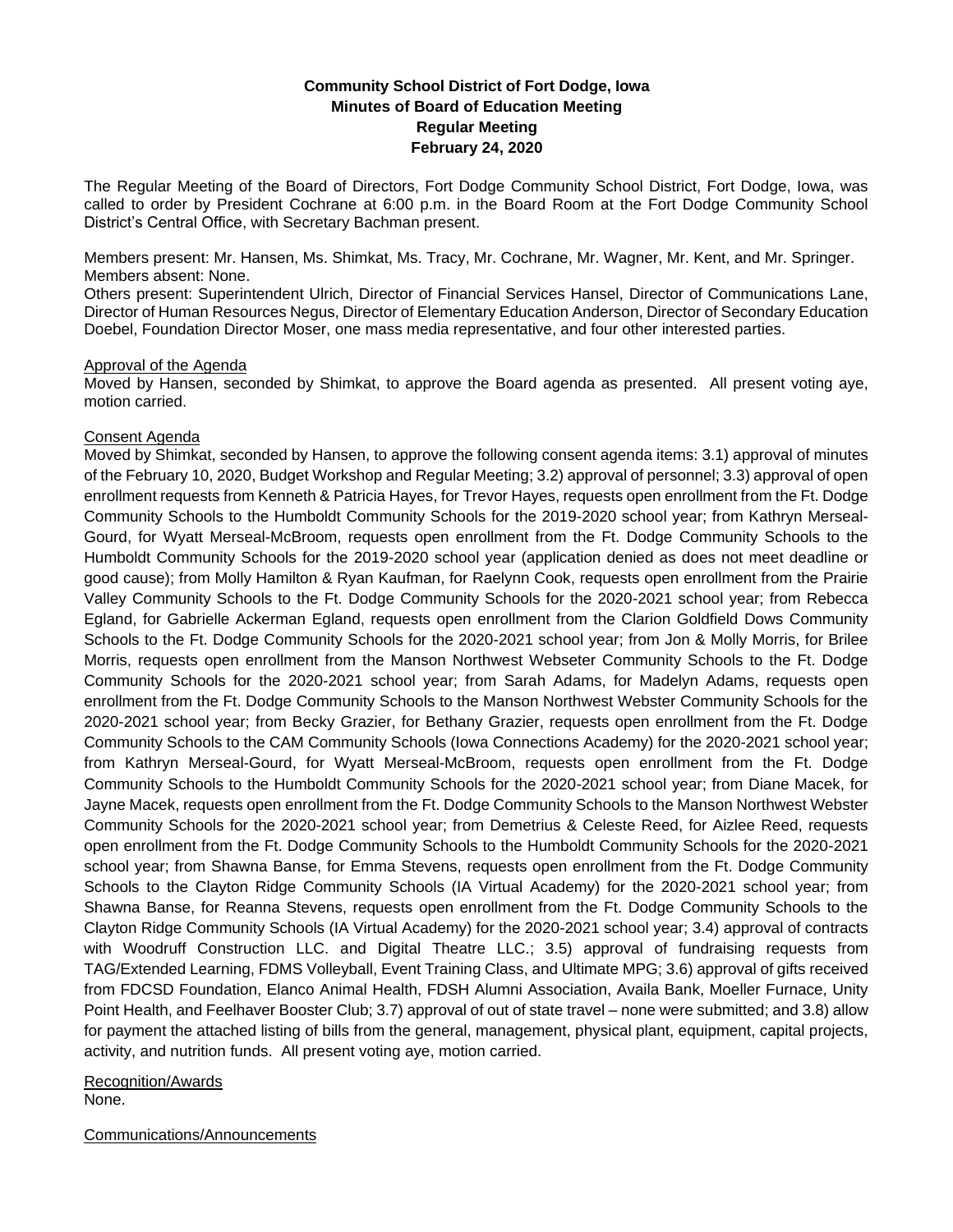Rick Kuhlman, former FDCSD administrator, expressed his concern regarding exterior lighting at the Senior High.

### Action Items/Presentations/Discussions

Moved by Shimkat, seconded by Tracy, to adopt Resolution in Support of a Complete Count in the Decennial U.S. 2020 Census. On a roll call vote the following voting AYE: Shimkat, Hansen, Springer, Tracy, Wagner, Cochrane, and Kent. Voting NAY: None. ABSENT: None. Motion carried.

#### Resolution 2020-07

#### Fort Dodge Community School District A Resolution in Support of a Complete Count in the Decennial U.S. 2020 Census

- WHEREAS, The United States Census, which is mandated by the U.S. Constitution, enumerates every person in the country, regardless of citizenship status, and is fundamental to fair and representative government;
- WHEREAS, The 2020 decennial census has critical implications for the state of Iowa, and determines its allocation of seats in the House of Representatives and billions of dollars in federal funding;
- WHEREAS, A fair and accurate count on the 2020 U.S. Census will help ensure that Iowa's communities, families and students are represented in our democracy and receive critical services and supports for education, healthcare, transportation and infrastructure, including rural utilities and broadband;
- WHEREAS, Census counts of school-aged children and children in poverty at the state and school district levels are used to determine funding for the U.S. Department of Education's two biggest elementary and secondary programs, Title I (compensatory education) and the Individuals with Disabilities Education Act (special education), as well as the National School Lunch Program; and
- WHEREAS, Census data are used to calculate the rate at which federal funds match state spending on programs that support the health and well-being of Iowa students, including Temporary Assistance to Needy Families (TANF) and the Children's Health Insurance Program (CHIP).

NOW THEREFORE, BE IT RESOLVED, that the Fort Dodge Board of Education pledges to:

- Inform its families, staff and other leaders within the community about the critical importance of a complete count and participation in the 2020 U.S. Census;
- Provide appropriate resources and support to assist in securing a complete count;
- Work in partnership with the U.S. Census Bureau, as well as organizations focused on traditionally undercounted communities to explore other activities and maximize opportunities to ensure a complete count;
- And, further, recognizes that every Iowa child and adult counts.

ADOPTED by ACTION of the BOARD this 24th day of February, 2020.

Signed: Board President: Stuart J. Cochrane

Moved by Wagner, seconded by Springer, to approve the second reading of review/revision of Board Policies/Procedures: 400.3 Anti-Bullying; 400.4 Substance Free Workplace; 400.9 Child Abuse Reporting; 500.3 Student-to-Student Harassment-Bullying; and 711.6 Drug and Alcohol Testing Program. All present voting aye, motion carried.

Moved by Kent, seconded by Shimkat, to approve the budget estimate for publication and set March 23, 2020, at 6:00 p.m. in the Central Administration Office Board Room for a public hearing on the 2020-2021 certified budget. All present voting aye, motion carried.

Moved by Shimkat, seconded by Wagner, to accept the monthly financial reports for the period December 31, 2019, through January 31, 2020. All present voting aye, motion carried.

#### Communications/Updates

Superintendent's Update: Dr. Ulrich shared information about the following: (1) welcomed Nik Moser as the New Foundation Director; (2) congratulated the FDSH wrestling team for their third place finish at team duals and for having eight place winners with one champion at the state wrestling tournament; and (3) wished the co-ed bowling team good luck at the State bowling tournament.

Board updates: No update.

Adjournment